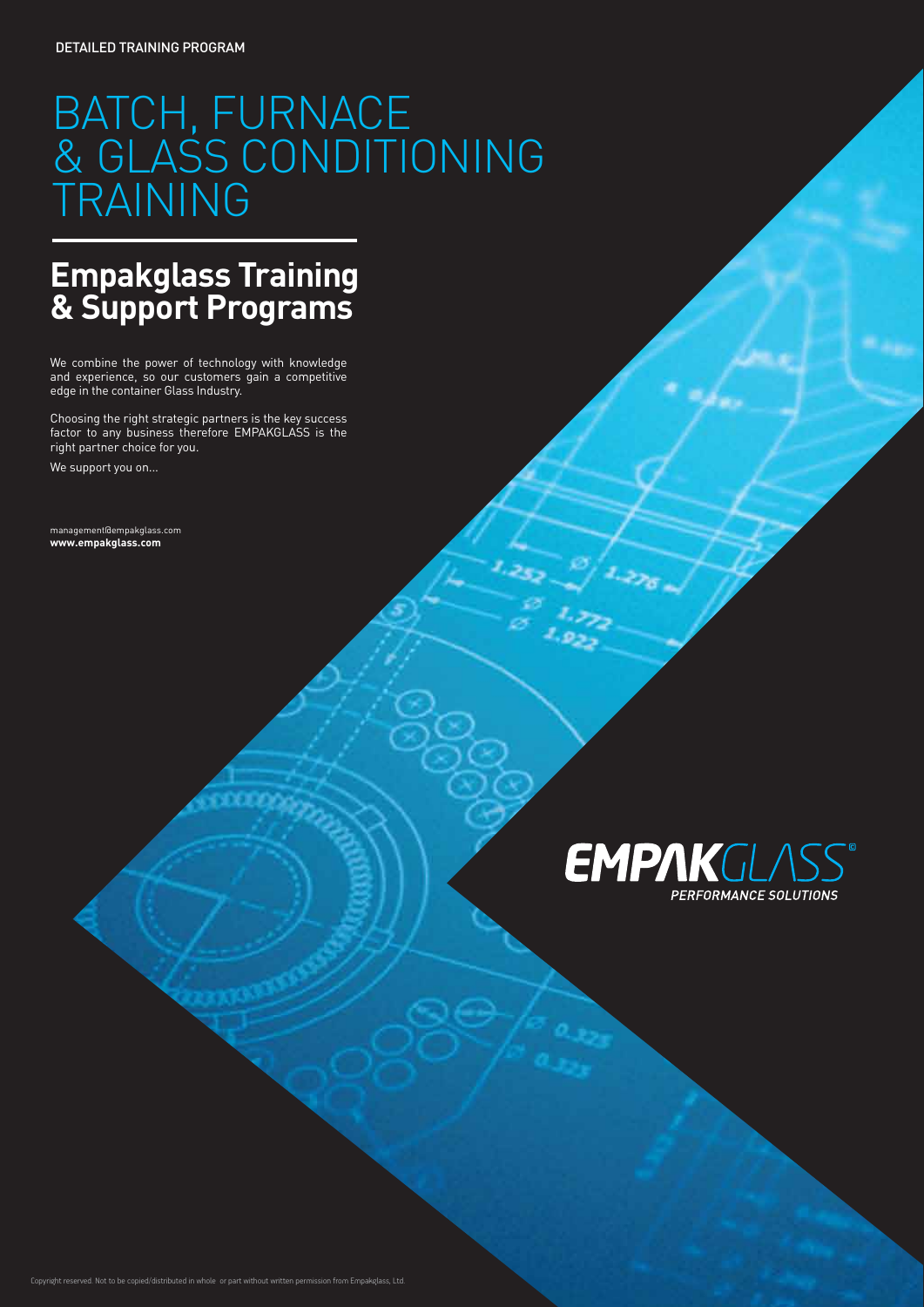We combine the power of technology with knowledge and experience, so our customers gain a competitive edge in the container Glass Industry.

Choosing the right strategic partners is the key success factor to any business therefore EMPAKGLASS is the right partner choice for you. We support you on...

#### **Empakglass Training & Support Programs**

**DETAILED TRAINING PROGRAM**

#### **BATCH, FURNACE & GLASS CONDITIONING TRAINING**

#### INTRO

The Batch and Furnace Division of Empakglass prepared the Batch, Furnace and Glass Conditioning training which provides a complete overview of the technical aspects of the different process stages from raw materials reception to glass conditioning.

The training encompasses topics as: process operation, equipment's maintenance, physical and chemical process, standard operational practices, economical optimization and glass quality defects.

The detail level of the training is adjustable for both more experienced and industry newcomers.

The training is structured in a 5 days schedule with both theoretical and practical components side-by-side.

We have the flexibility to adjust to customer needs the schedule of the 5 days training duration allowing to have the training in one complete or in more partial sessions.

As part of this training or as a separated package - the customer chooses - the Batch and Furnaces Division of Empakglass prepared 3 different manual packages.

**›** Blisters recon manual for B&F operation: for the identification of blister sources and troubleshooting its origin;



**›** Stone recon manual for B&F operation: for the identification of stones sources and troubleshooting its origin:

**›** Heat-up procedures for furnaces start-ups: for setting up the correct procedures in the process of a furnace start-up.

**Performance Solutions** *New markets / New Opportunities / Independency*

*We speak your language*

Please contact us with your questions, even if you do not find the topic on this brochure, we will come back to you with an answer and proposal for solutions.

Inquires/orders can be made directly to: management@empakglass.com

Standard quotes have been defined. Depending on the customer's needs, modified quotes will be issued.

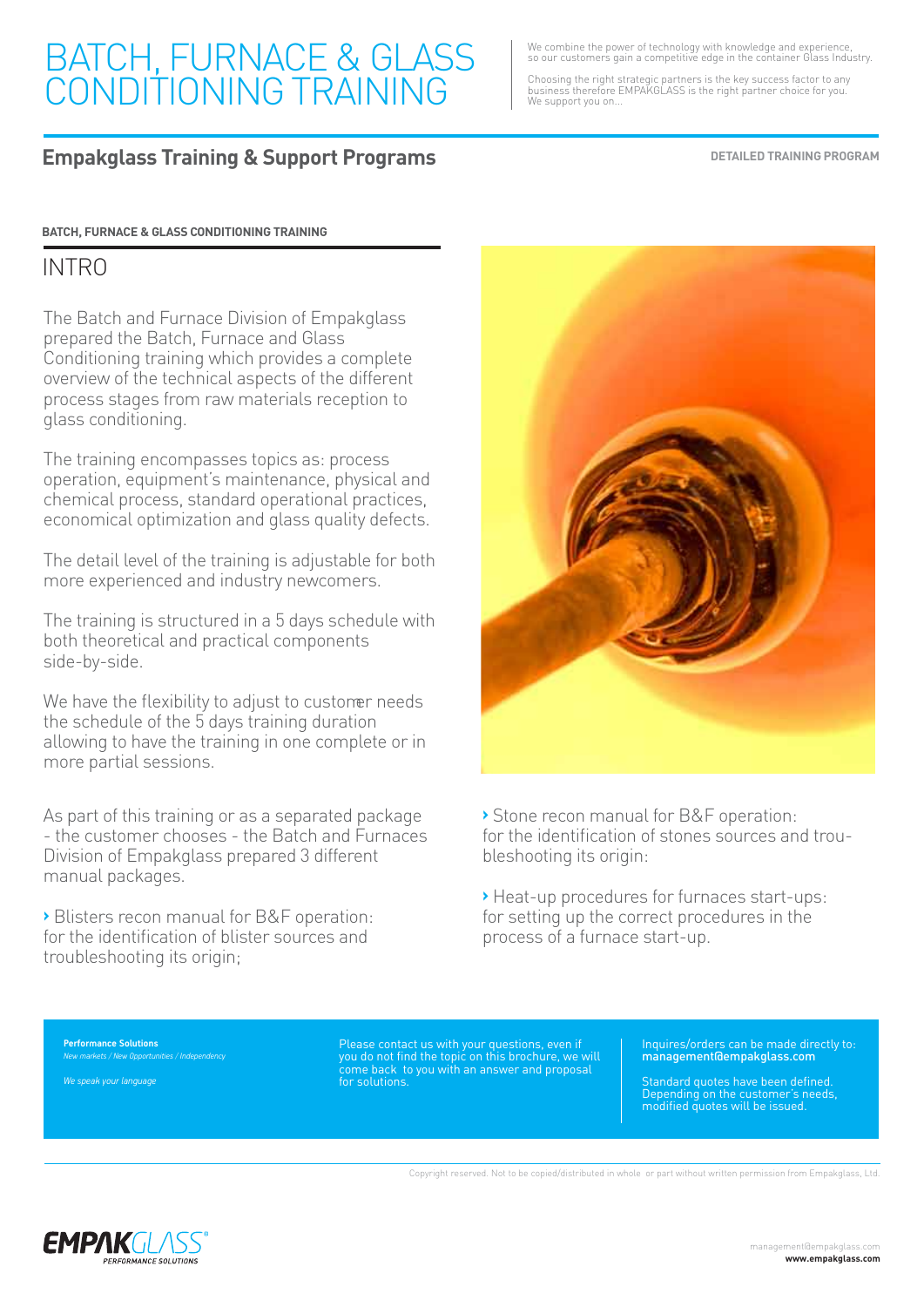We combine the power of technology with knowledge and experience, so our customers gain a competitive edge in the container Glass Industry.

Choosing the right strategic partners is the key success factor to any business therefore EMPAKGLASS is the right partner choice for you. We support you on...

#### **Empakglass Training & Support Programs DETAILED TRAINING PROGRAM**

**BATCH, FURNACE & GLASS CONDITIONING TRAINING**

#### CONTENTS



### **1. GLASS TECHNOLOGY**

Definition of a glass. Requirements of a commercial glass composition. Glass composition. Properties. Redox. Glass batch calculation. Glass defects.



### **2. GLASS PROPERTIES**

Viscosity. Thermal expansion coefficient. Density. Chemical durability. Redox.



#### **3. RAW MATERIALS**

Glass making raw materials. Properties of glass making raw materials. raw material chemical specifications. Raw material sizing specifications. Raw material example spreadsheet. Raw material refractory particle specifications. RM & batch scale weighting. Raw materials granulometry. Raw materials issues. Alternative raw materials issues. Monitoring raw material quality.



### **4. BATCH WETTING**

Batch wetting effect - ablation. Batch wetting effect - the chemistry



#### **5. CULLET**

In plant. Outside plant: unprocessed, furnace ready. Cullet processing. Cullet contamination. Culler inspection table. Cullet sampling. Sampling procedure. Evaluating results. Rejection slip. Log book. Color content evaluation. Cullet storage. Cullet bunkers. End loaders. Cullet processing & quality issues.



#### **6. REDOX**

Effects of redox on glassmaking. Redox factors. Factors for calculating redox. Sulfur retention vs. redox.



#### **7. SEGREGATION IN SILOS**

Segregation issues in silos. Silos filling. Silos discharge. Hopper design and position issues. The mixer. The ribbon mixer. The rotating pan. the mixing time vs. homogeneity.

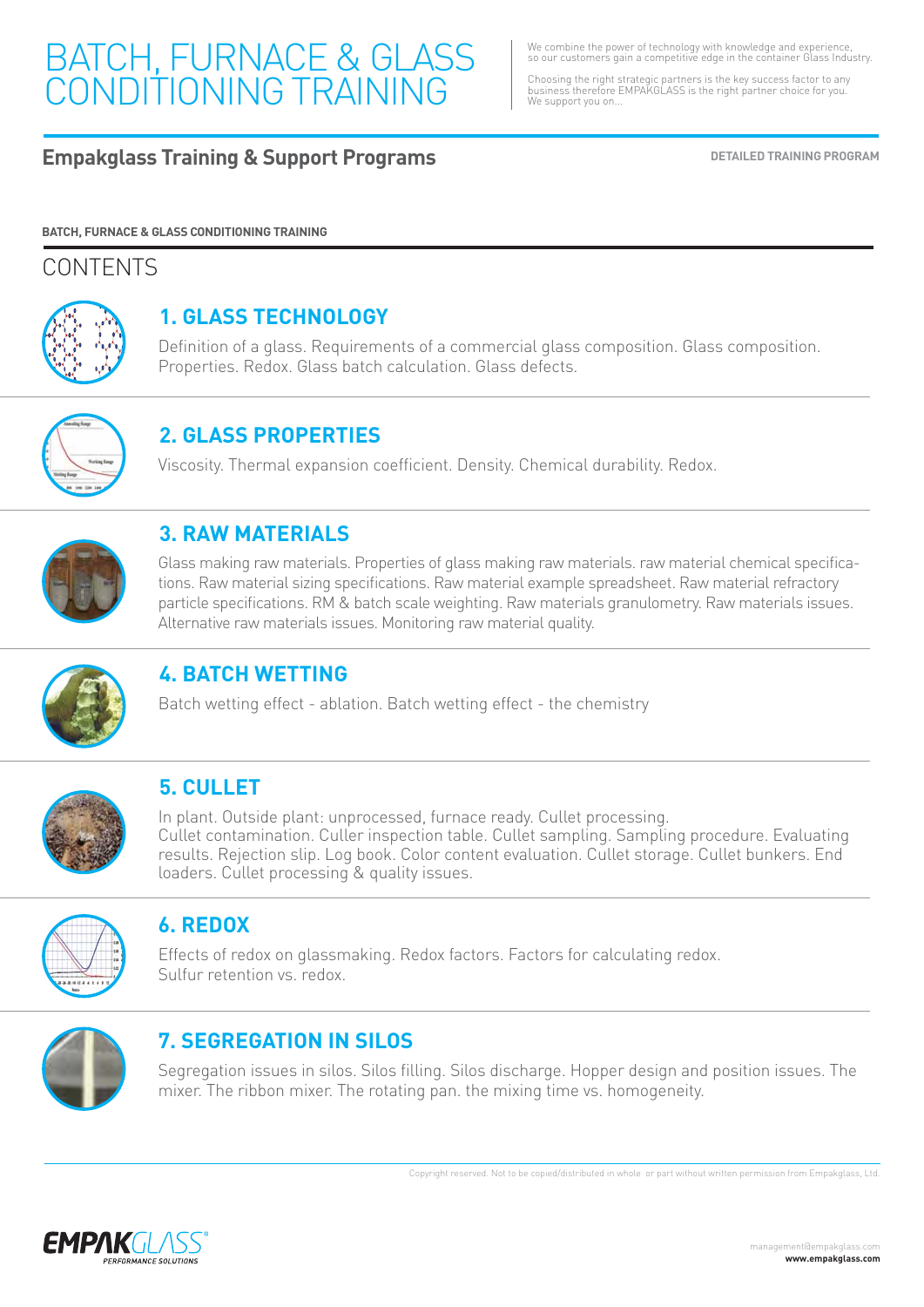We combine the power of technology with knowledge and experience, so our customers gain a competitive edge in the container Glass Industry.

Choosing the right strategic partners is the key success factor to any business therefore EMPAKGLASS is the right partner choice for you. We support you on...

**Empakglass Training & Support Programs DETAILED TRAINING PROGRAM** 

**BATCH, FURNACE & GLASS CONDITIONING TRAINING**

### **CONTENTS**



#### **8. FURNACE DESIGN STANDARDS**

Modern regenerative end fired furnace. Melting end design with port and throat. Port neck and burner walls. Melting end design superstructure. Skew back situation. Superstructure side wall. Superstructure tuck stones. Installation examples. Crown. Crown insulation examples. Melting end - substructure design. barrier materials. barrier objective. transition of tank block to the bottom structure. Solution of electrode blocks imbedded in the bottom structure. SORG design on doghouse arches. OI design on doghouse arches. barrier wall and bubbling row design. Refining area. Other approaches to bottom melter design: the OI design. Melting end throat designs. Horizontal throat design. Sloped offset throat design. the OI throat design: a case study. Furnace objectives: the OI design. Working end substructure design. Working end corner design.



#### **9. REGENERATOR DESIGN STANDARDS**

Different design approaches. types of refractories. Types of checkers. Case studies.



#### **10. GAS AND OIL BURNERS**

Existing burner designs and its operational capacities.



### **11. ELECTRICAL BOOSTING SYSTEMS**

General. Electrode location. Control system. Operation data. Maintenance. Safety.



#### **12. FURNACE OPERATION: HOW TO COMPARE DIFFERENT FURNACES**

Comparison of furnaces. Comparison method from Beerkens.



#### **13. FURNACE OPERATION**

Furnace operation choices/priorities. Glass formation. The chemistry. The physics. refining process: introduction; sulphur reactions in batch blanket; sulphur species in glass melt; sulphate fining & modelling; temperature, oxidation.

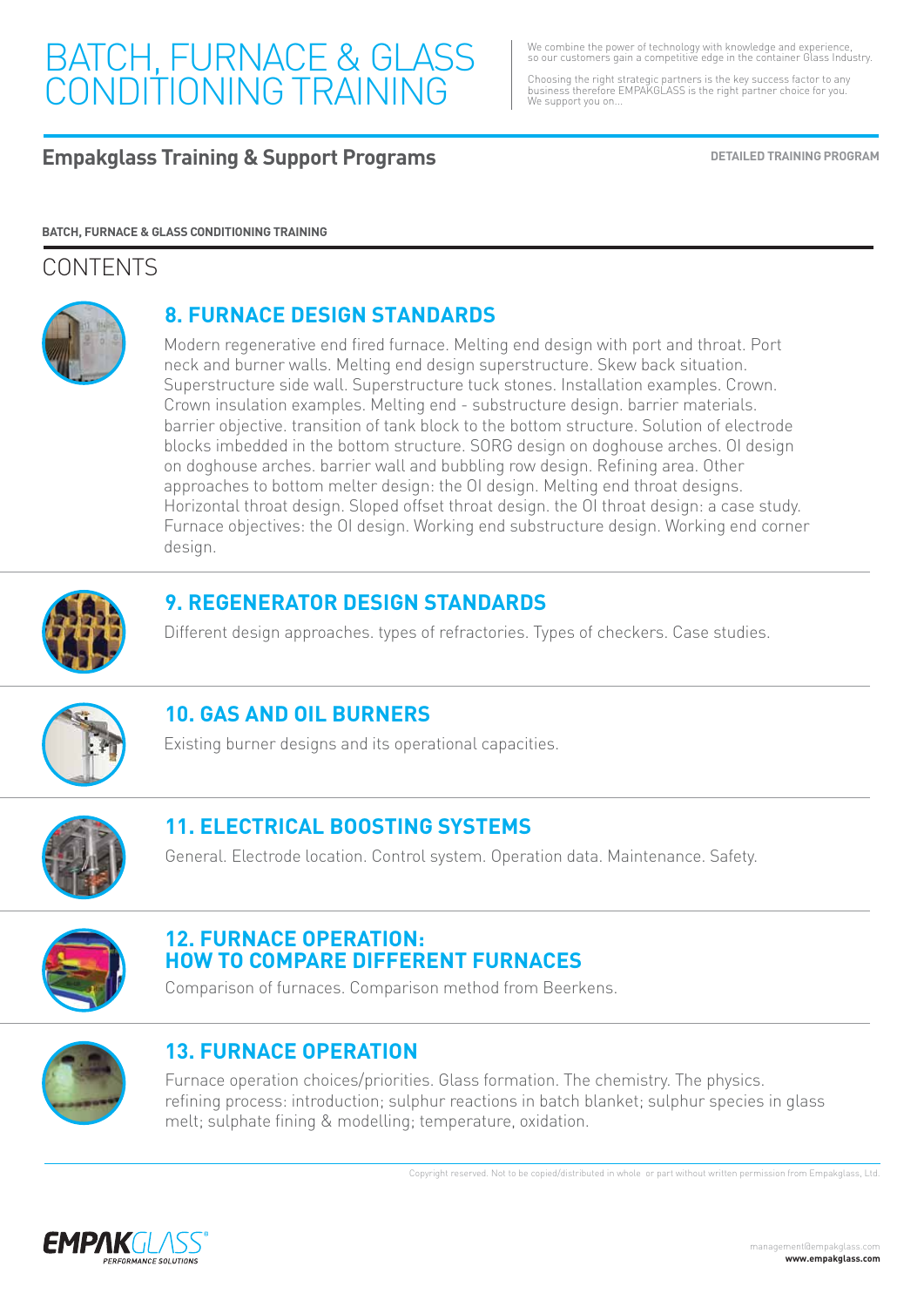We combine the power of technology with knowledge and experience, so our customers gain a competitive edge in the container Glass Industry.

Choosing the right strategic partners is the key success factor to any business therefore EMPAKGLASS is the right partner choice for you. We support you on...

**Empakglass Training & Support Programs DETAILED TRAINING PROGRAM** 

#### **BATCH, FURNACE & GLASS CONDITIONING TRAINING**

#### **CONTENTS**



#### **14. THE COMBUSTION PROCESS IN THE FURNACE**

Combustion issues. Energy sources & consideration. Combustion chemistry. Combustion systems. Burner principle. Requirements. Fuel and air (oxygen) mixing. Primary air. Low NOx flames. Regenerative furnaces. Oxy-fuel firing. Flame types. Flame shaping - flame adjustment. Heat transfer and NOx. Flame shapes, examples. Flame length. Other aspects of firing. Heat transfer. Heat flux - emissivity. Flame emission coefficient. Flame emissivity. Calculation of total radiative emission reduction. How and where to measure the combustion exhausts. Plotting exhaust gases data and correlating with the physics of the furnace: origin and consequences of the problem.



#### **15. BUBBLERS vs BARRIER BOOSTING**

Design elements - bubbling. Design elements - barrier boosting.



#### **16. GLASS CONDITIONING**

The layout. The philosophy of glass conditioning. The cooling systems. Comparison of cooling capacities. Cooling and thermal homogenization. Arrangement of cooling systems on a typical installation. The PP technology - basic principle. Radiation cooling system - mechanical parts. Cooling systems - the stepping control system: advantages. The gas heating system. Layout. Premix production details. Ceramic burner nozzles. Control systems. heating zone. Cooling section. Thermocouples. the refractory superstructure. Channel blocks. Superstructure. The mounting. The homogeneity calculation. Equalizing section electrical boosting system. Operating results. Installation of electrodes. Special features. other approaches to working end design: the Owens-Illinois design - a case study.



#### **17. GLASS QUALITY TROUBLESHOOTING**

The basic approach.



### **18. CORD, SEEDS, BLISTERS, STONES & SURFACE CORD**

Cord. Causes of cord. Stones. Stone identification. Seeds and blisters. Carbon-sulfate fining system. Common causes of seeds. Blisters. Blisters characteristics. Common causes of blisters. Surface cord. Common surface cord origins. Optical distortion. Origins of optical distortion.

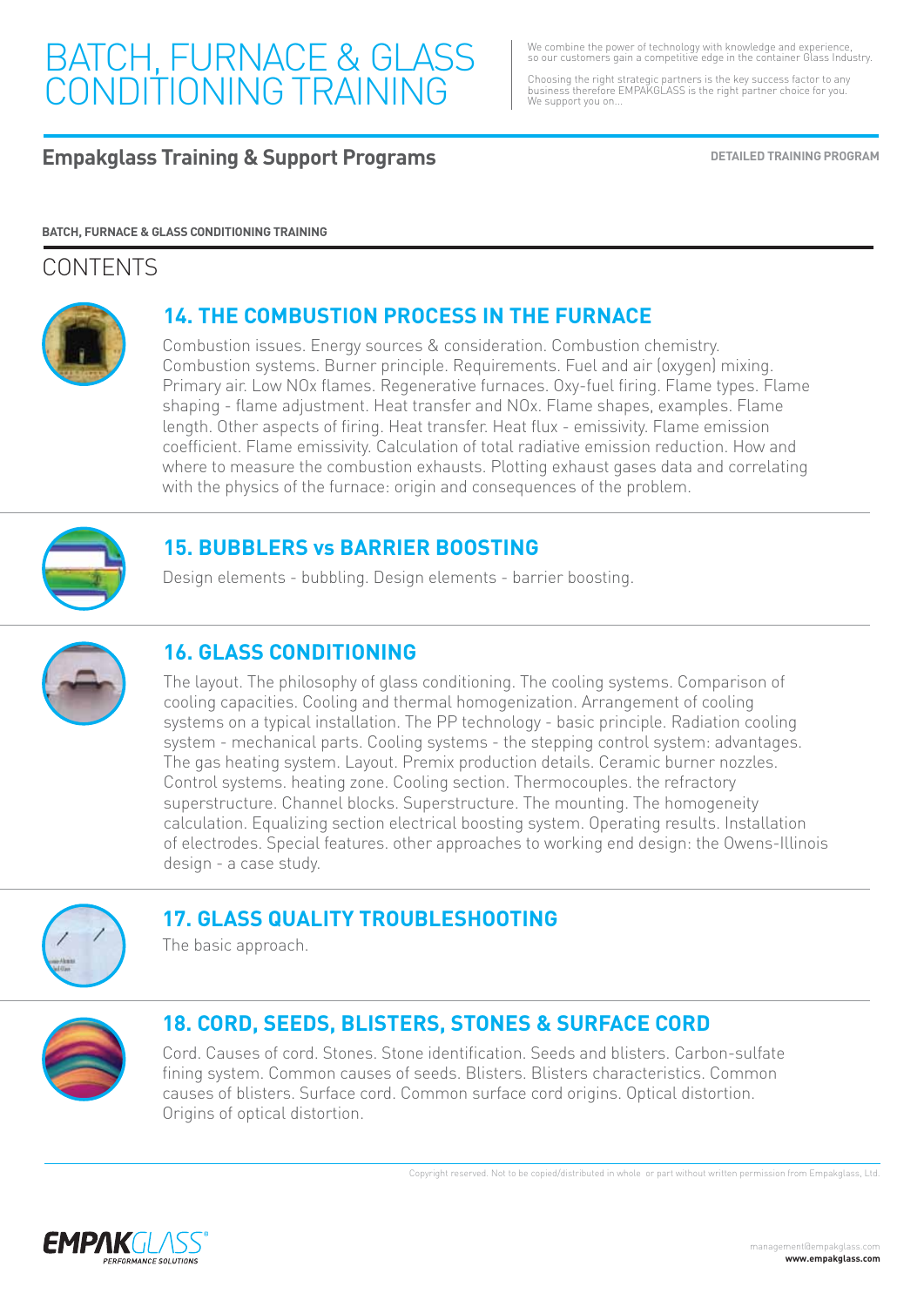We combine the power of technology with knowledge and experience, so our customers gain a competitive edge in the container Glass Industry.

Choosing the right strategic partners is the key success factor to any business therefore EMPAKGLASS is the right partner choice for you. We support you on...

#### **Empakglass Training & Support Programs DETAILED TRAINING PROGRAM**

#### **BATCH, FURNACE & GLASS CONDITIONING TRAINING**

#### **CONTENTS**



#### **19. STONE COUNTING METHODS; PROCEDURES AND EQUIPMENT**

Determination of stone levels. Stone counting procedures. Routine stone counts. Reacting to elevated stone counts. Supplemental stone count. Submitting stones samples to laboratories.



#### **20. DETERMINATION OF SEED LEVELS**

Purpose. Safety. Application. Procedure. Reporting seed levels. Reacting to elevated seed levels. Submitting samples to labs.



#### **21. DETERMINATION OF BLISTER LEVELS**

Purpose. Safety. Application. Procedure. Reporting blister levels. Reacting to elevated seed levels. Submitting samples to labs.



#### **22. MINI GLASS DEFECTS CLASS**

Survey of glass defects and definitions. Glass defects from recycled glass cullet. Stone, cord and knots from refractories. defects from devitrification. Bubbles. Various other defects. Analysis techniques of glass defects. Analysis techniques of bubbles.



### **23. MINI CORDS CLASS**

Cord. Cord retardation measurement. Quartz wedge for measuring retardation. Stress calculation. Cord analysis - sample collection. Cat scratches.



#### **24. RHM HEAVY LIQUID SEPARATION PROCEDURE**

RHM particle evaluation procedure. Purpose. RHM heavy liquid separation procedure. Purpose. Why do RHM evaluations. Required equipment. Sampling procedures. Heavy liquid separation procedure. Required equipment. Evaluation procedure. Preparing platinum foil boats.